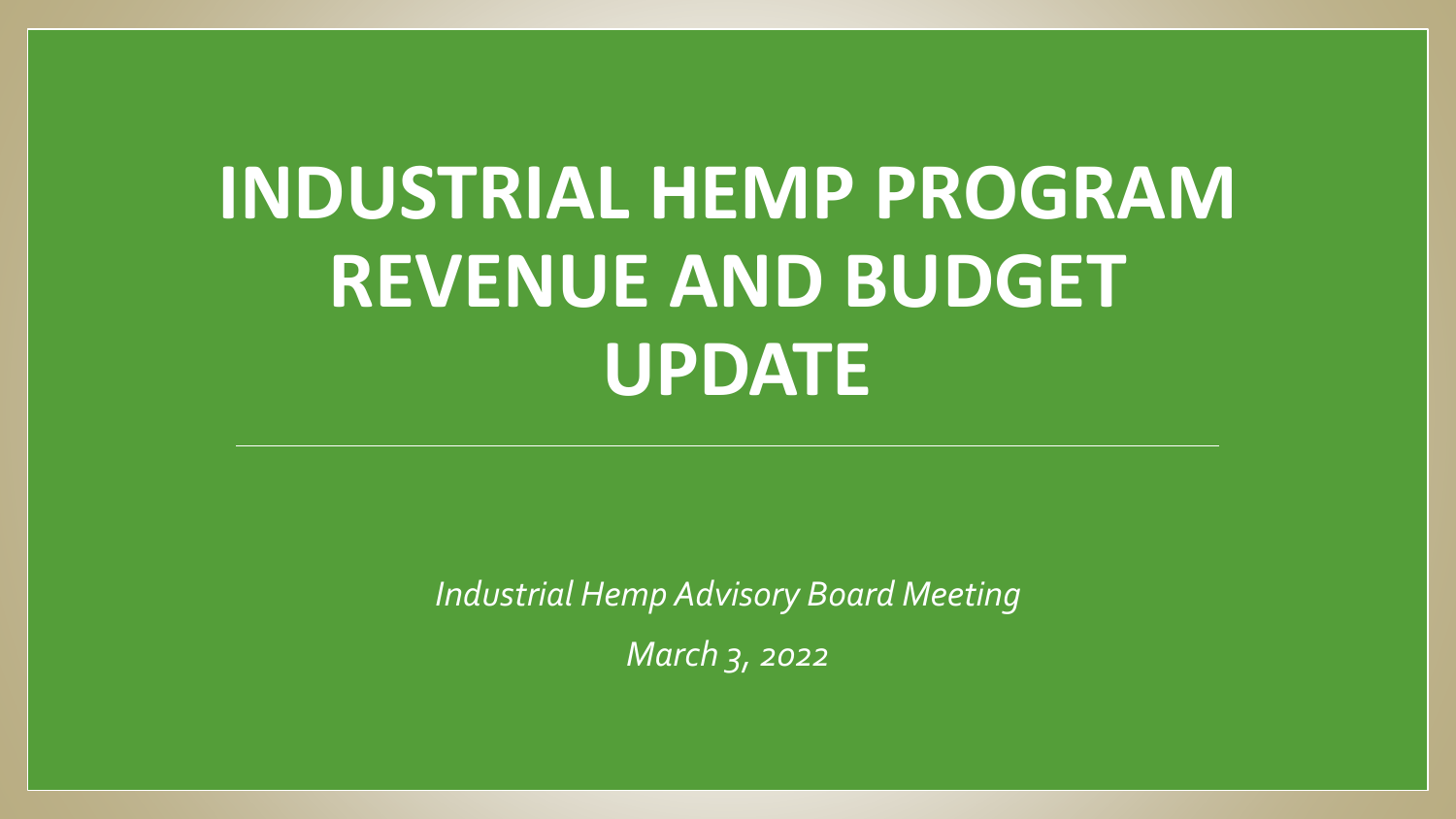## Revenue Update

| <b>Fiscal Year</b>                       | <b>Registration Fees Collected</b> |  |  |  |  |
|------------------------------------------|------------------------------------|--|--|--|--|
| 2018/2019                                | \$181,331                          |  |  |  |  |
| 2019/2020                                | \$716,428                          |  |  |  |  |
| 2020/2021                                | \$359,107                          |  |  |  |  |
| 2021/2022<br>*Pending Future Adjustments | \$121,950                          |  |  |  |  |
| <b>Total</b>                             | \$1,378,816                        |  |  |  |  |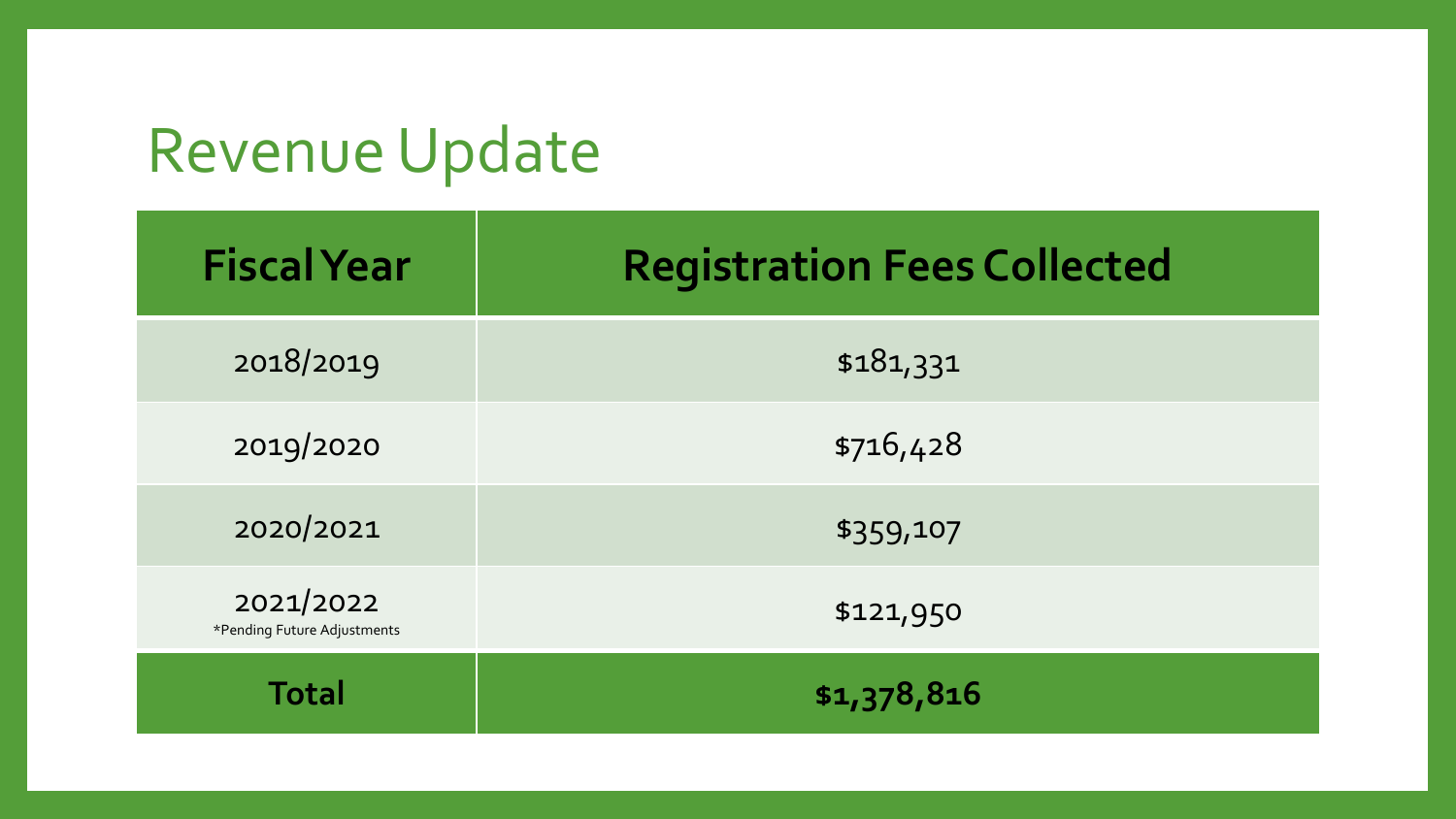|                                                           | FY 2021-22  |
|-----------------------------------------------------------|-------------|
| <b>TOTAL PERSONAL SERVICES</b>                            | \$546,319   |
| <b>TOTAL OPERATING EXPENSES &amp;</b><br><b>EQUIPMENT</b> | \$100,706   |
| <b>COUNTY AGREEMENTS</b>                                  | \$1,634,257 |
| <b>TOTAL BUDGET</b>                                       | \$2,281,282 |

## FY 2021-22 Budget Projections